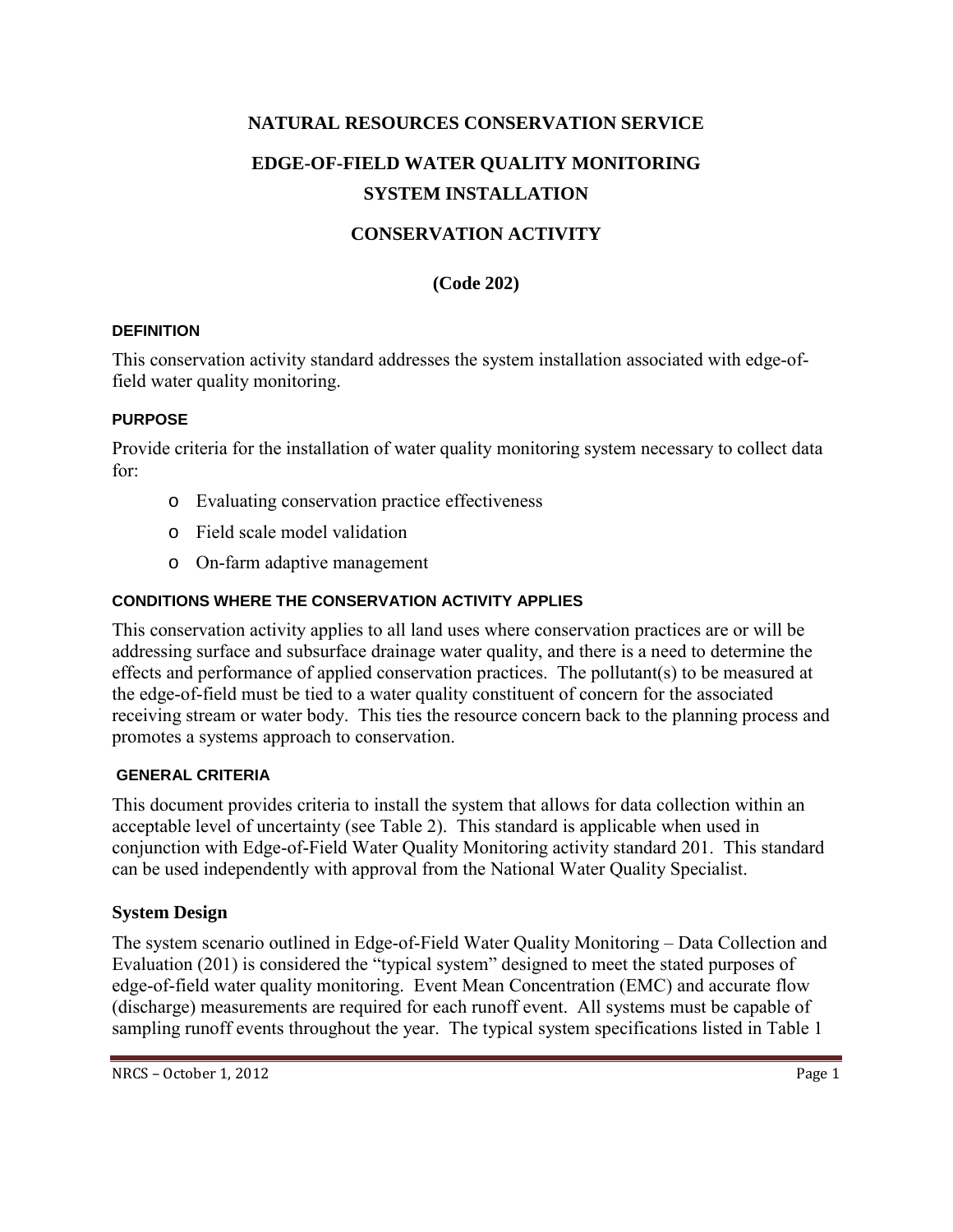and described subsequently meet the requirements for two types of edge-of-field monitoring: surface runoff sites (Figure 1), and sites with subsurface drainage (Figure 2).

Table 1. Equipment and installation required for a typical system design (2 monitoring systems for load comparisons).

| Equipment                                               | Quantity                    |
|---------------------------------------------------------|-----------------------------|
| Pre-calibrated flow control structure <sup>a</sup>      |                             |
| Depth (stage) sensor and cork gauge                     |                             |
| Area velocity flow meter <sup>b</sup>                   | $\mathcal{D}_{\mathcal{L}}$ |
| Rain gauge (1 tipping bucket and 1 standard) $\text{c}$ | 2 each                      |
| Automated sampler with bottles and tubing               | $\mathcal{D}_{\mathcal{A}}$ |
| Power source (solar panel, controller, and batteries)   | $\mathcal{D}_{\mathcal{L}}$ |
| Equipment shelter                                       | $\mathcal{D}_{\mathcal{L}}$ |
| Communications device (cell phone, radio) <sup>d</sup>  | $\mathfrak{D}$              |
| Enclosure with propane heat <sup>e</sup>                |                             |
| Miscellaneous (connectors, cables, platform materials)  |                             |

<sup>a</sup>. Use smaller structures in drainage pipe flow scenarios.

 $<sup>b</sup>$  Necessary in drainage pipe flow conditions and may be necessary in low gradient surface runoff areas with the</sup> potential for submerged flow.

 $\bar{c}$ <sup>P</sup> A tipping bucket and standard rain gauge is required at each monitored field unless fields are adjacent to provide precipitation amount and intensity data.

<sup>d</sup> Optional feature valuable for monitoring flow conditions and confirming event occurrence at remote sites. <sup>e</sup> Enclosure such as a calf hut with a propane heater will likely be necessary for year round sampling in northern sites.



Figure 1: Edge-of-field surface runoff site with a 2.5 foot H-flume

Figure 2: Subsurface tile drainage pipe with Thel-Mar compound weir.

The NRCS National Water Quality Specialist must review and approve system designs that fall outside of the typical system. Any designs submitted for review must include an analysis to show that the maximum acceptable uncertainty (Table 2) are not exceeded. Use the analysis method outlined by Harmel et. al. (2006a, 2009) (NEMI USDA HWQ1) .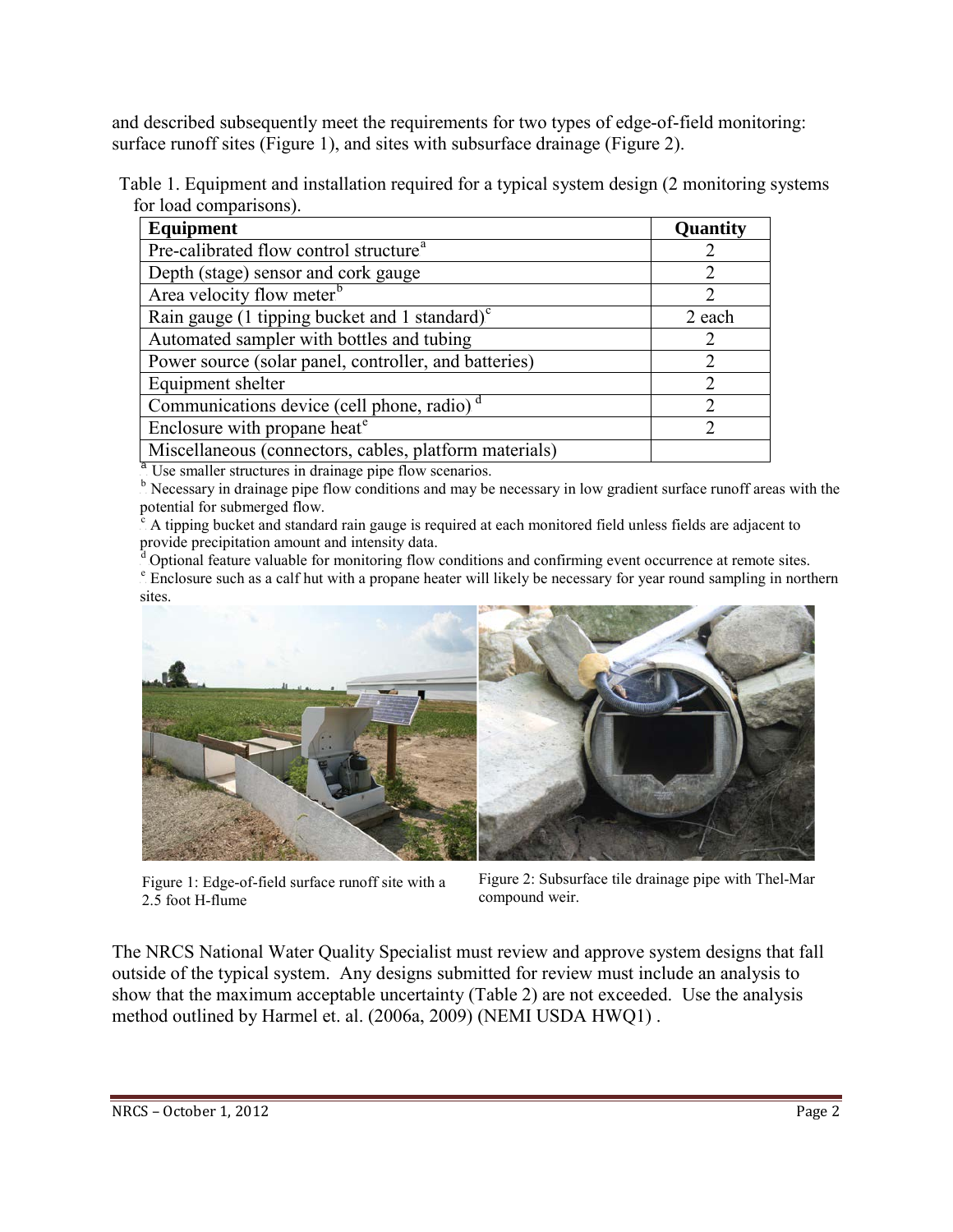| $\sigma$ of the metric and $\sigma$ and $\sigma$ and $\sigma$ and $\sigma$ and $\sigma$ and $\sigma$ and $\sigma$ and $\sigma$ and $\sigma$ and $\sigma$ and $\sigma$ |            |            |                                     |            |                    |            |  |
|-----------------------------------------------------------------------------------------------------------------------------------------------------------------------|------------|------------|-------------------------------------|------------|--------------------|------------|--|
|                                                                                                                                                                       |            |            | <b>Dissolved N</b><br>$(NO3-NO2-N,$ |            |                    |            |  |
| <b>Procedure</b>                                                                                                                                                      |            | $SS^a$     | $NH_4-N$                            | <b>TKN</b> | <b>Dissolved P</b> | TP         |  |
| Discharge measurement                                                                                                                                                 | $\pm 10\%$ |            |                                     |            |                    |            |  |
| Sample collection                                                                                                                                                     |            | $\pm 18\%$ | $\pm 8\%$                           | $\pm 13\%$ | $\pm 8\%$          | $\pm 13\%$ |  |
| Preservation and storage                                                                                                                                              |            | $\pm 0\%$  | $\pm 14\%$                          | $\pm 10\%$ | $\pm 16\%$         | $\pm 12\%$ |  |
| Laboratory analysis                                                                                                                                                   |            | $\pm 5\%$  | $\pm 12\%$                          | $\pm 15\%$ | $\pm 12\%$         | $\pm 18\%$ |  |
| <b>Typical System - Cumulative uncertainty</b>                                                                                                                        | $\pm 10\%$ | $±19\%$    | $\pm 20\%$                          | $\pm 22\%$ | $\pm 22\%$         | $\pm 25\%$ |  |
|                                                                                                                                                                       |            |            |                                     |            |                    |            |  |
| Maximum acceptable cumulative uncertainty. <sup>b</sup>                                                                                                               | ±15%       | $\pm 20\%$ | ±25%                                | $\pm 30\%$ | ±25%               | $\pm 30\%$ |  |

Table 2. Uncertainty estimates for the typical system and maximum acceptable uncertainty from systems not meeting the typical design (runoff volume and constituent concentrations).

<sup>a</sup> Suspended Sediment – This can be total suspended sediment or suspended sediment concentration.

 $h$  Approximately the 75<sup>th</sup> percentile of data collected with the proper use of accepted methods and reported in Harmel et al. (2009).

#### Pre-calibrated flow control structure

A pre-calibrated flow control structure and appropriate approach (e.g., H-type flume or V-notch weir) is required to allow accurate discharge measurements by continuous recording of stage. The flow control structure:

- Must be capable of capturing and passing the peak flow from a 10-year recurrence interval runoff event. Watershed drainage area, watershed slope, and soil hydrologic properties are all important factors to consider in sizing the structure. A site-specific estimate of peak discharge can be determined using the USDA-NRCS Runoff Curve Number Method (USDA-NRCS, 1991) or other methods as described and approved in the Quality Assurance Project Plan (QAPP).
- Watershed size should be a consideration. System cost and installation difficulty increase considerably as watershed size and therefore structure size increases.
- Year round sampling is required. If frozen conditions are expected, encasing the flume outlet and sampling system in a heated structure will allow wintertime sampling.

#### Depth (stage) sensor

A depth (stage) sensor (e.g., bubbler, pressure transducer, non-contact sensor, and/or float; Buchanan and Somers, 1982; USDA-NRCS, 2003) is required to provide continuous stage measurements with which to calculate the flow rate.

- The depth sensor must be compatible with the automated sampler (described subsequently).
- Install the depth sensor in a stilling well when appropriate for protection and for creation of a uniform water surface for improved measurement accuracy. Routine activation and calibration is necessary to assure accurate depth measurement for all sensor types.
- Installation of a permanent staff gauge is recommended (USDA-NRCS, 2003). Establish a survey reference elevation point to calibrate stage sensors (Brakensiek et al., 1979; Haan et al., 1994).
- A mounted cork gauge in the flow control structure to correlate high water marks with peak stage recordings.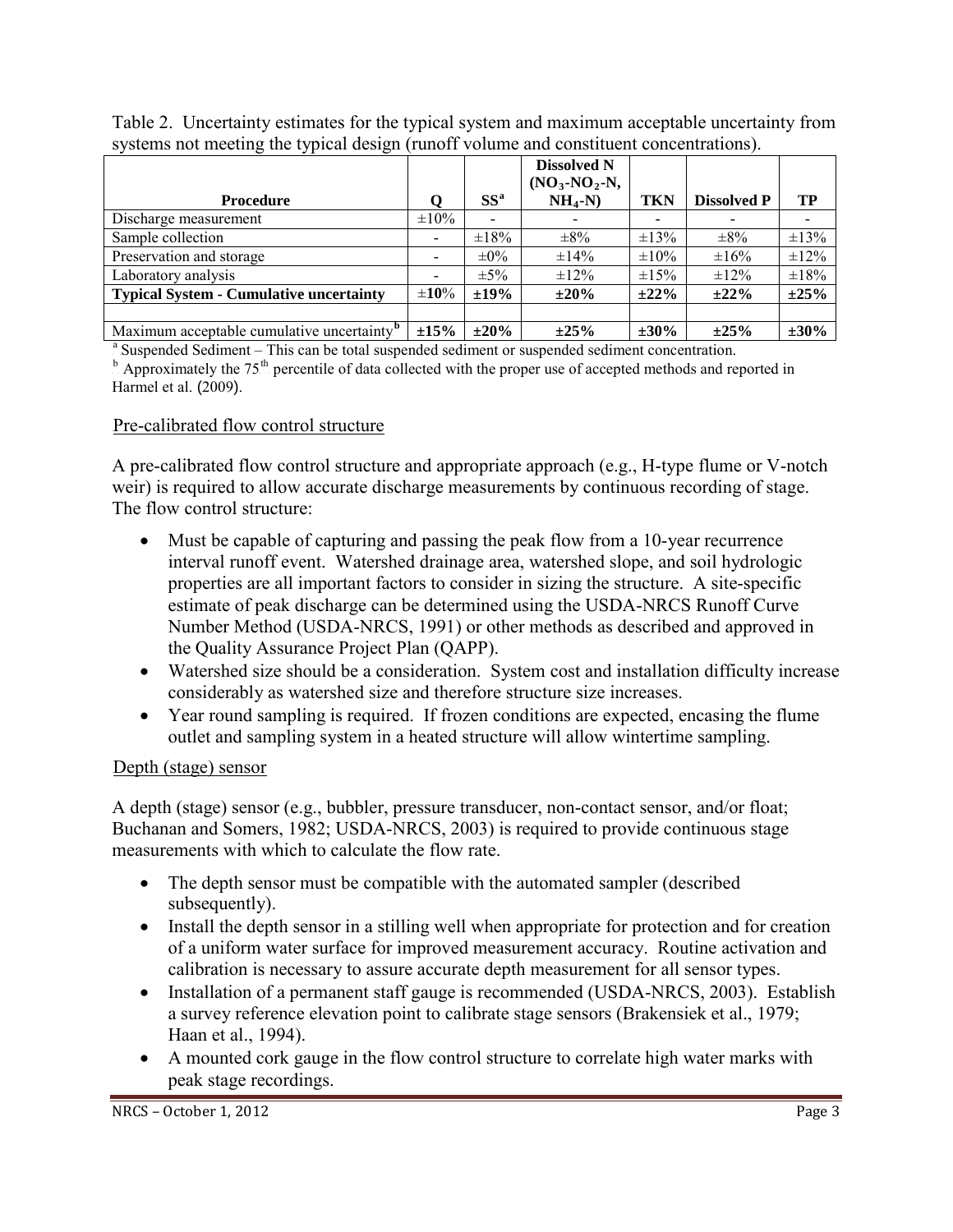#### Area velocity flow meter

An area velocity flow meter may be needed if frequent periods of submergence occur (Figure 3). If needed, the flow meter must be compatible with the automated sampler, which will serve as the electronic data logger to store velocity data. Area velocity meters typically use a pressure transducer and an ultrasonic sensor to measure water depth and velocity and are typically selfcontained and resistant to interference from debris; therefore, they are appropriate for use in pipes or channels.



#### Rain gauge

A tipping bucket and standard rain gauge is required at each monitored field unless fields are adjacent. The tipping bucket provides incremental precipitation amount and intensity while the standard gauge verifies the precipitation total. The rain gauge(s):

- Must be at least 50 ft from any obstruction more than 1.5 times its height and must be mounted in such a way (on a sturdy post) as to prevent significant movement from wind during storm events.
- Should be compatible with the automated sampler. The automated sampler can serve as the electronic data logger to store a continuous precipitation record.
- Use a National Oceanic Atmospheric Administration (NOAA) or equivalent standard rain gauge (20" capacity) to confirm or correct bias in tipping bucket totals.

#### Automated sampler

The outlet of each field must have an automated sampler system to collect samples for water quality analysis. The sampler system should meet the following specifications:

- Capable of storing at least 30 days of sensor data in memory for retrieval with a rapid transfer device or a computer.
- Must be programmable using the keypad and display on the sampler.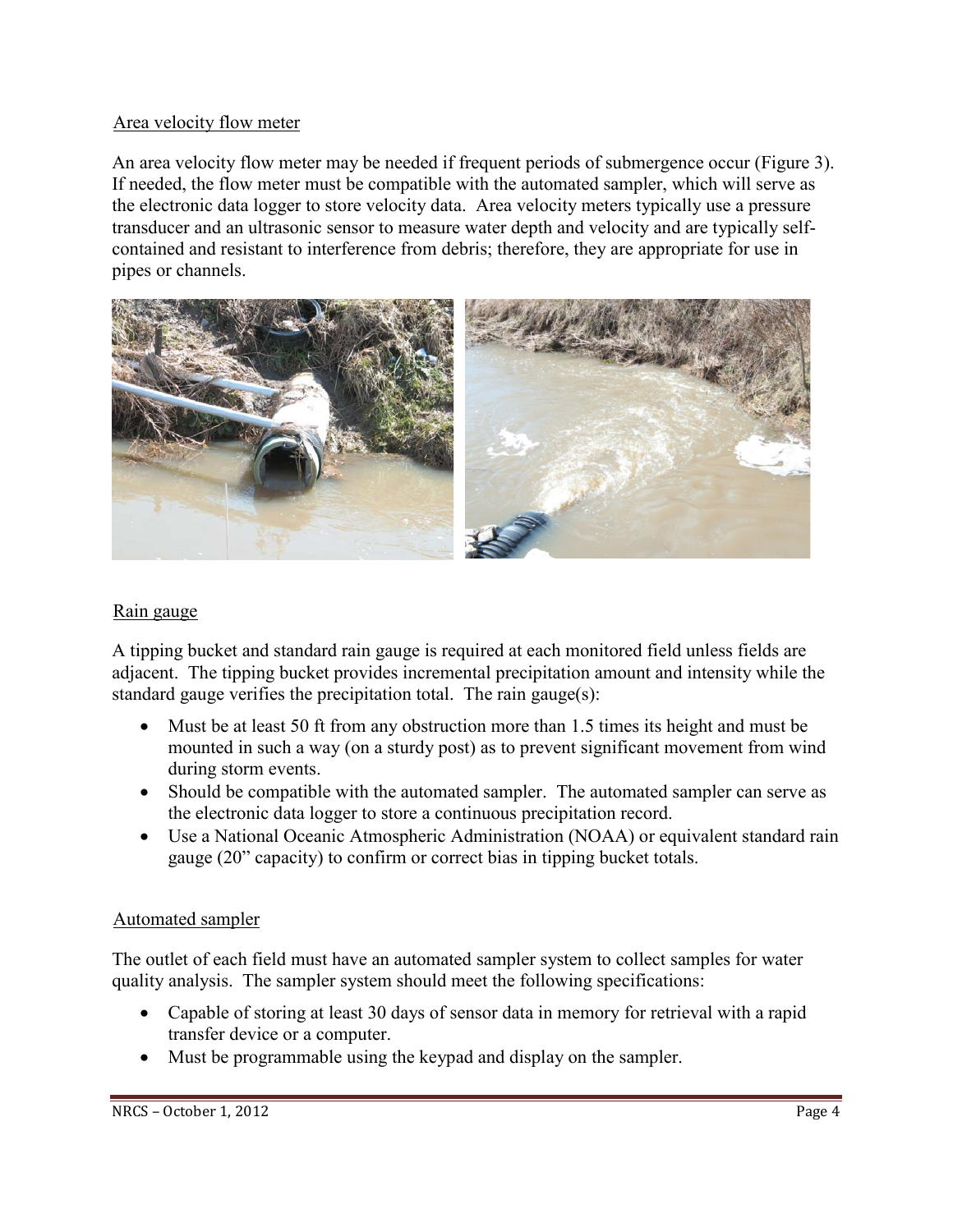- Collect samples using a peristaltic pump, that will produce typical line velocities of 3.0 feet per second (ft/s) in a 3/8 inch ID suction line at 3 feet (ft) of head and 2.2 ft/s at 25 ft of head.
- Pump must be capable of lifting a sample 28 ft and must maintain a line velocity of 2.2 ft/s without the use of a remote pump.
- The sample stream must be a direct path from sample source to sample bottle. Samples must not pass through metering chambers or other diversions.
- The sampler must typically deliver sample volumes with an accuracy of 10 milliliters (ml) or 10% of the programmed value, whichever is greater.
- The sample volume repeatability must be 5 ml or  $\pm$ 5%, whichever is greater.
- The sampler must use a non-wetted, non-conductive detector to sense the presence of water. The sensor must not be dependent on, or affected by the chemical or physical property of the water or its contents. The sensor must not require routine maintenance or cleaning.

The sampler must also use the following sampling components:

- Flow-weighted composite sampling to obtain the EMC of the monitored constituents.
- The typical system will use a 16 L collection bottle. Data collectors who elect to obtain flow-weighted samples in multiple bottles to gain information on within-event (temporal) concentration dynamics are still required to provide an EMC for each constituent in each event.
- Individual sample size (200 ml)
- Sampling interval/pacing will be 1.27 millimeters (mm) volumetric depth
	- o Volumetric depth represents mean runoff depth over the entire watershed. Referring to discharge intervals in volumetric depth as opposed to volume such as m<sup>3</sup>, normalizes discharge, enabling consistent transfer of methods and results to watersheds of different sizes.
	- o A 1.27 mm sampling interval and a 200 ml sample size will allow for the collection of 101 mm (4 in) of runoff in a 16 L bottle.
- Minimum flow rate (event sampling) threshold
	- o Substantial uncertainty error is introduced as minimum flow thresholds are increased Harmel et al. (2002). Therefore, minimum flow thresholds should be set such that even small events with small increases in flow depth are sampled (in other words if water is flowing at sufficient depth to submerge the sampler intake, then sample). This will ensure sampling occurs over as much of the event duration as possible.
	- o To prevent pump malfunction, ensure the sampler intake is completely submerged at the event-sampling threshold.
	- o The sampler intake should be located in the well-mixed portion of flow.
	- o Do not use the programming option of collecting a sample each time flow rises and/or falls past the threshold because flow fluctuation near the threshold can result in inappropriate and unnecessary samples.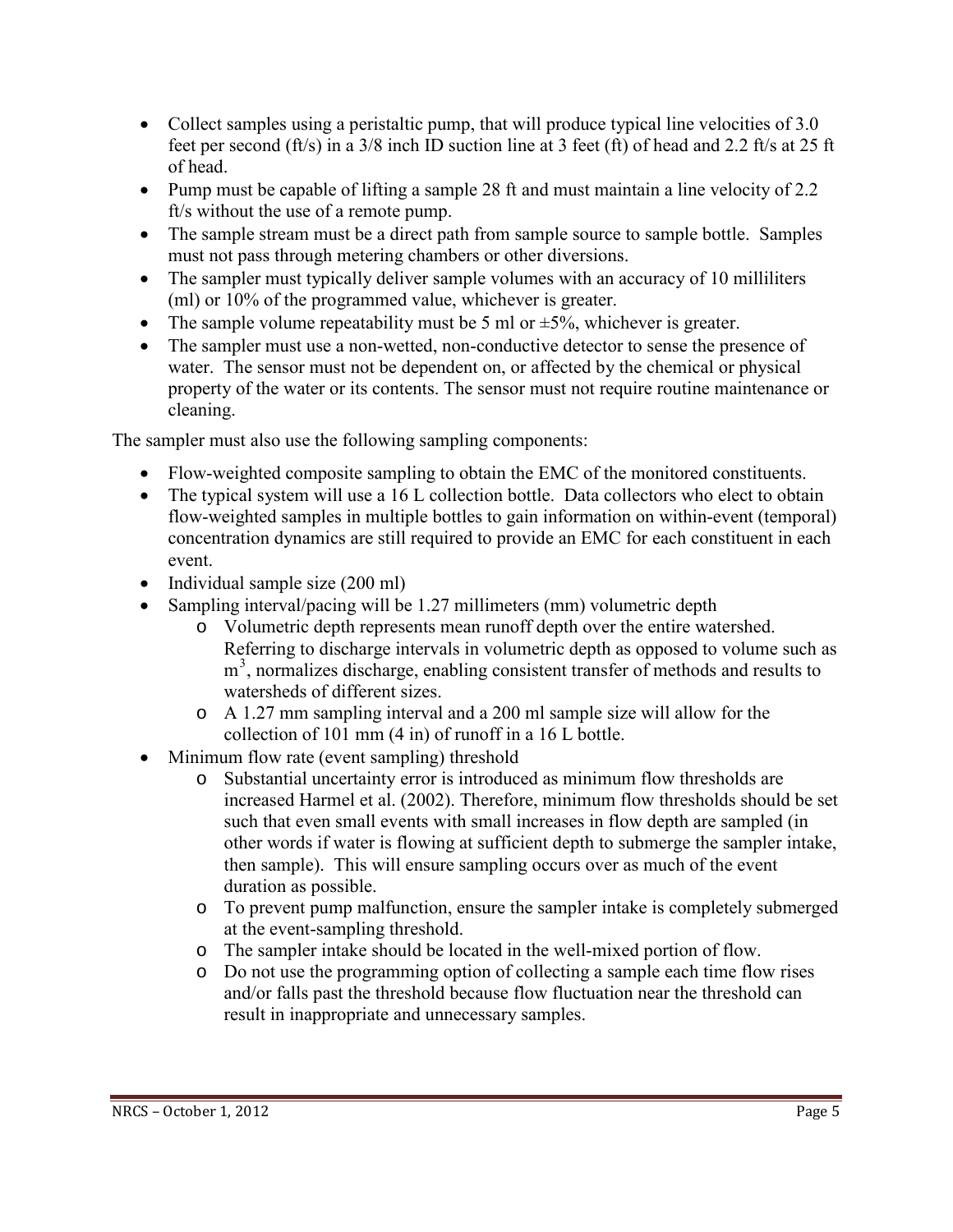#### Additional Onsite Equipment

- Reliable power source
	- o Electricity on site is ideal
	- o 80-120 watt solar panel to charge a deep cycle battery is an acceptable alternative
- Lockable equipment shelter to protect data collection system
	- o Fabricated structures or commercial tool boxes are acceptable.
	- o Attach shelter to a platform deck with lag screws or bolts and securely anchor the deck to the ground.
	- o Locate shelter above the highest expected flow elevation and ensure accessibility during high flows (Haan et al., 1994; USEPA, 1997).
	- o List livestock, rodent, and insect control measures in the QAPP.
- Duplicate equipment (optional). It is important to have duplicate equipment in inventory in order to service the monitoring system during routine site visits. Proper maintenance limits data loss and equipment malfunctions (Harmel et al., 2003), which if allowed, increase the uncertainty in measured data. Suggested equipment includes but is not limited to:
	- o 1 automated sampler
	- o 1 depth sensor
	- o 2 batteries
	- o 2 extra sets of sample collection bottles (recommended for periods with frequent events).
- Tools and supplies
	- o Water jug large enough to fill the stilling basin for depth calibration
	- o Ruler or tape to measure flow depth if structure does not have a staff gauge
	- o Maintenance check list and log

# **Required Reporting**

All items submitted to the NRCS field office should be in electronic format following the naming conventions outlined in Appendix A. Required documentation includes:

• Installation report (Appendix B)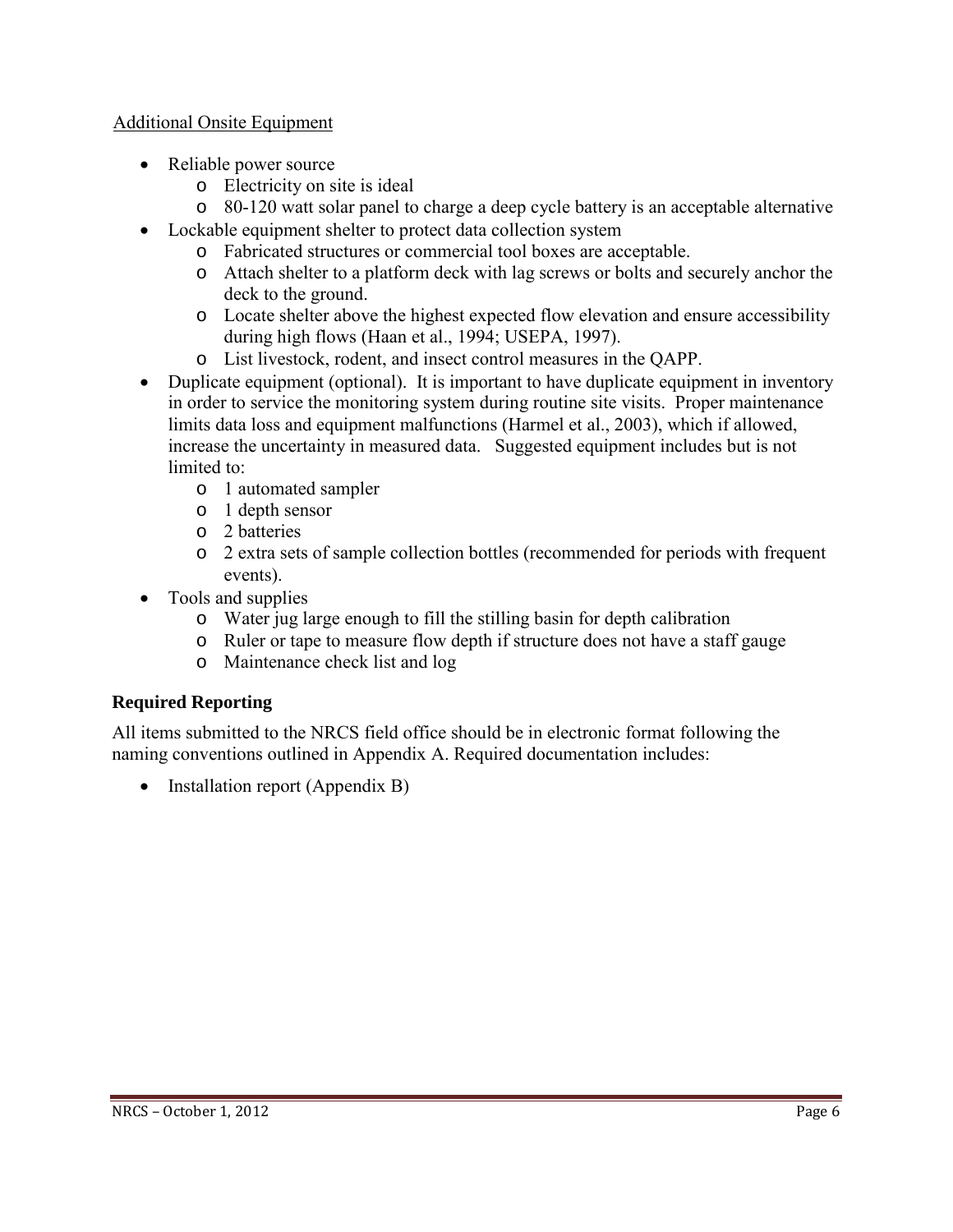- Brakensiek, D.L., H.B. Osborn, and W.J. Rawls, coordinators. 1979. Field Manual for Research in Agricultural Hydrology. Agriculture Handbook No. 224. Washington, D.C.: USDA.
- Buchanan, T.J., and W.P. Somers. 1982. Chapter A7: Stage measurement at gaging stations. Techniques of Water-Resources Investigations of the U.S. Geological Survey, Book 3. Washington, D.C.: USGS.
- Haan, C.T., B.J. Barfield, and J.C. Hayes. 1994. Design Hydrology and Sedimentology for Small Catchments. New York, N.Y.: Academic Press.
- Harmel, R.D., D.R. Smith, K.W. King, and R.M. Slade. 2009. Estimating storm discharge and water quality data uncertainty: A software tool for monitoring and modeling applications. Environ. Modeling Software 24:832-842.
- Harmel, R.D., R.J. Cooper, R.M. Slade, R.L. Haney, and J.G. Arnold. 2006a. Cumulative uncertainty in measured streamflow and water quality data for small watersheds. Trans. ASABE 49(3): 689-701.
- Harmel R.D., K.W. King, and R.M. Slade. 2003. Automated storm water sampling on small watersheds. Applied Eng. Agric. 19(6): 667-674.
- Harmel, R.D., K.W. King, J.E. Wolfe, and H.A. Torbert. 2002. Minimum flow considerations for automated storm sampling on small watersheds. Texas J. Sci. 54(2): 177-188.
- NEMI. 2012. National Environmental Methods Index: Methods and Data Comparability Board chartered under the National Water Quality Monitoring Council. Available at: [http://www.nemi.gov](http://www.nemi.gov/)
- USDA-NRCS. 1989, revised 1990 and 1991. National Engineering Handbook, Part 650, Engineering Field Handbook, Chapter 2 Estimating Runoff and Peak Discharges. Washington, D.C. (NEH 650.02)
- USDA-NRCS. 2003. Part 600: Introduction. National Water Quality Handbook. Washington, D.C. USDA-NRCS.
- USEPA. 1997. MONITORING GUIDANCE FOR DETERMINING THE EFFECTIVENESS OF NONPOINT-SOURCE CONTROLS. EPA 841-B-96-004. WASHINGTON, D.C.: USEPA.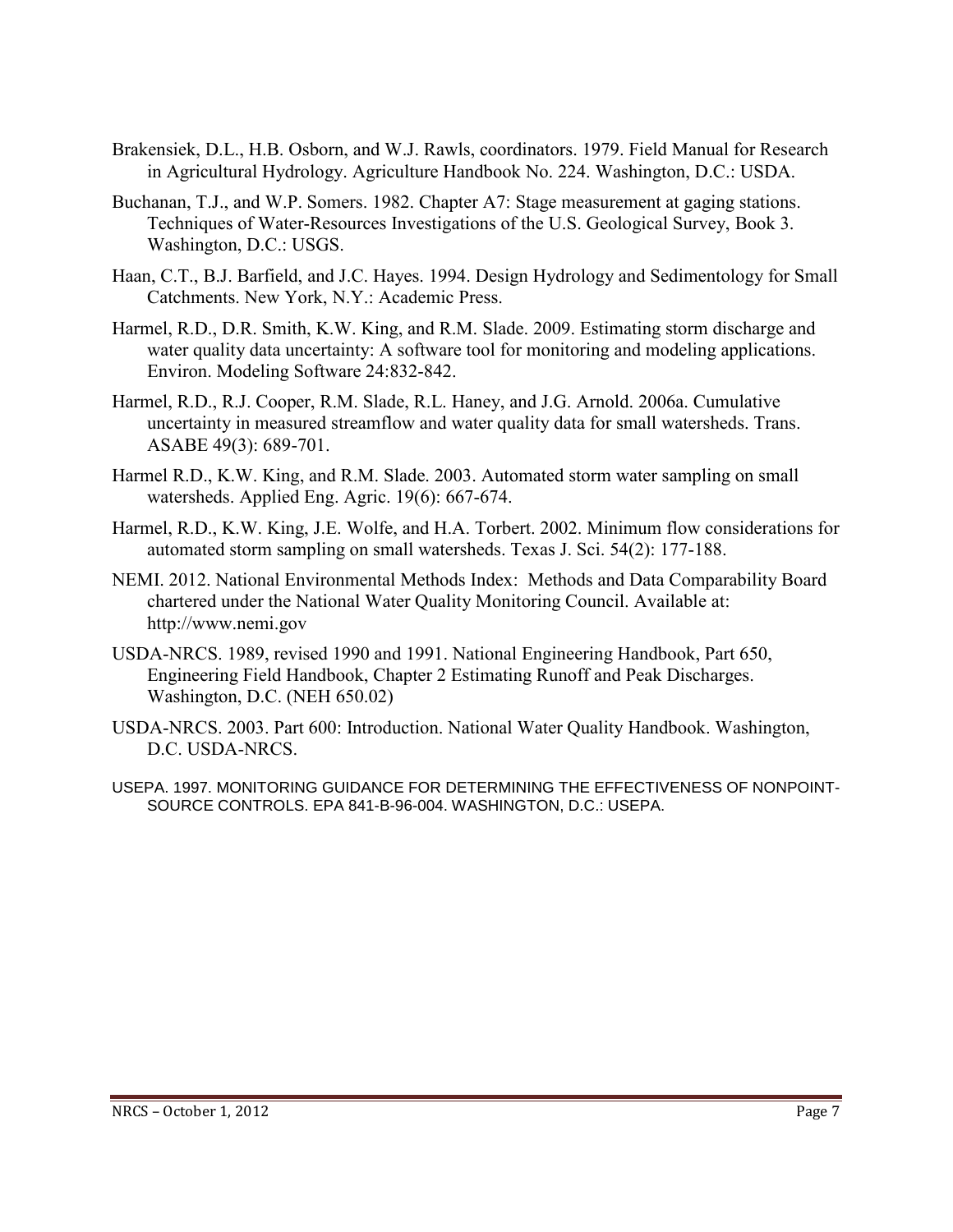#### **GLOSSARY**

| Adaptive<br>Management            | Process of adjusting management operations to achieve a future<br>desired condition based on input gathered through monitoring or<br>evaluation techniques.                                                                                                                                                  |
|-----------------------------------|--------------------------------------------------------------------------------------------------------------------------------------------------------------------------------------------------------------------------------------------------------------------------------------------------------------|
| Area Velocity Meter               | A device that measures both water level and flow in a channel or pipe<br>by emitting signals and recording the time for those signals to reflect<br>and return back to the sensor.                                                                                                                           |
| <b>Automated Sampler</b>          | A device used to automatically sample runoff passing through a water<br>control structure and temporarily storing in a container until a field<br>technician can process the sample.                                                                                                                         |
| <b>Bubbler</b>                    | A type of water level device that measures depth by estimating the<br>pressure required to emit a "bubble". As the water level increases,<br>the pressure required increases.                                                                                                                                |
| <b>Composite Sampling</b>         | A sampling scheme where multiple samples are combine in order to<br>comprise one representative sample.                                                                                                                                                                                                      |
| Constituent                       | A water quality parameter such as total nitrogen, nitrate, or soluble<br>reactive phosphorus that is being evaluated through monitoring.                                                                                                                                                                     |
| Cork Gauge                        | A non-recording gauge based on the "bathtub ring principle". It<br>consists of a PVC pipe containing a wooden dowel and granulated<br>cork. As the water rises, so does the powdered cork. When the water<br>goes down, the cork granules remain stuck to the wooden dowel at<br>the level of highest water. |
| Data Logger                       | An instrument capable of storing data generated by a measuring<br>device and transferring the information electronically on demand to a<br>computer.                                                                                                                                                         |
| Discharge                         | A measurement of the volume rate of water as it flows through a<br>given cross-sectional area (e.g. cubic feet per second). Another term<br>used to describe stream flow.                                                                                                                                    |
| Edge-Of-Field<br>Monitoring       | Field scale watershed monitoring involving the capture and analysis<br>of surface and subsurface drainage. Runoff sampling occurs in the<br>field or at the edge of a field prior to entering a defined drainage<br>channel such as a ditch or a stream.                                                     |
| Event Mean<br>Concentration (EMC) | A common method for reporting constituent concentrations defined<br>as the arithmetic mean of individual sample concentrations collected                                                                                                                                                                     |
| NRCS - October 1, 2012            | Page 8                                                                                                                                                                                                                                                                                                       |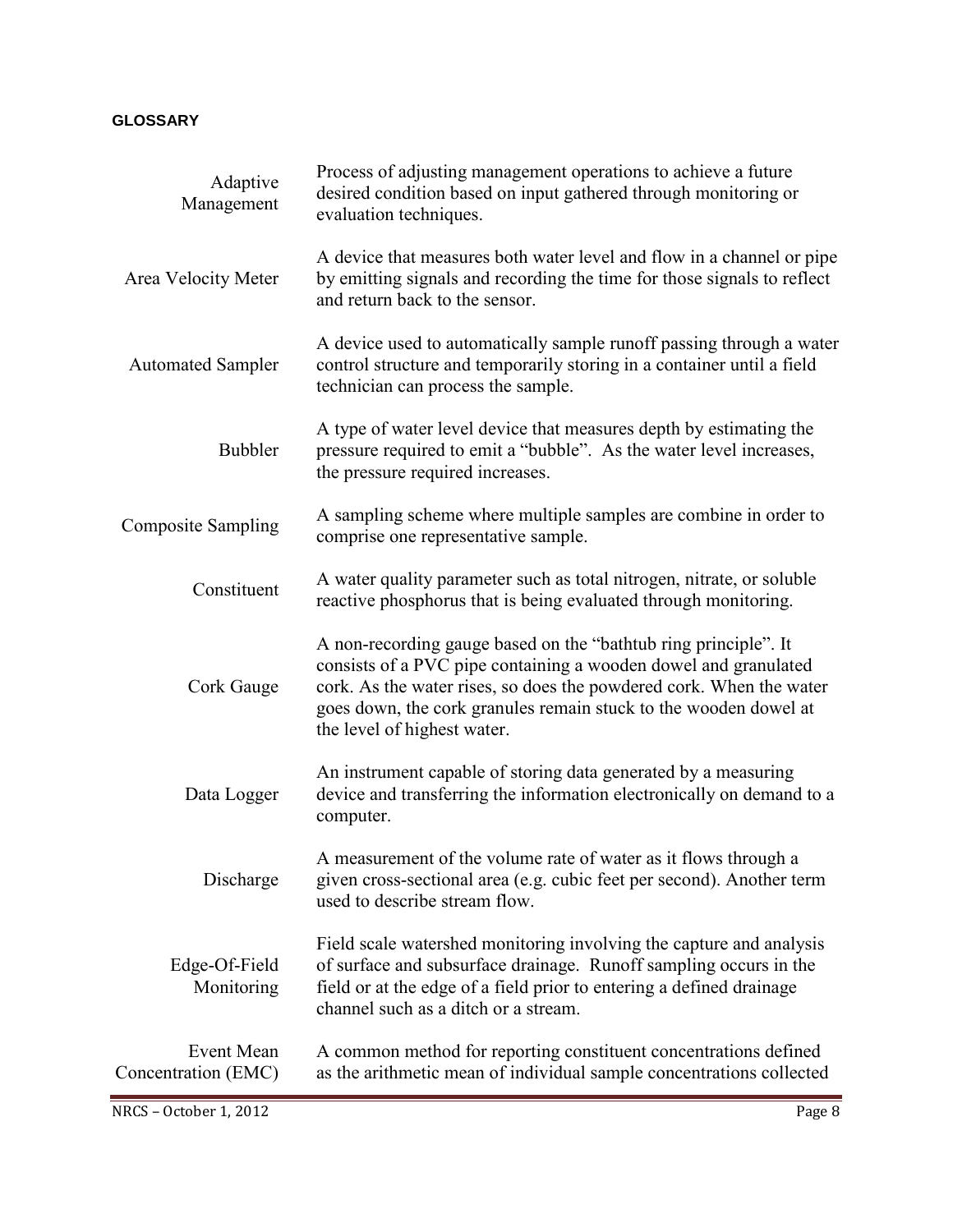|                                                        | on equal discharge (flow-weighted) intervals.                                                                                                                                                                                                                                             |  |  |  |  |
|--------------------------------------------------------|-------------------------------------------------------------------------------------------------------------------------------------------------------------------------------------------------------------------------------------------------------------------------------------------|--|--|--|--|
| H-flume                                                | A water control structure of specific design geometry capable of<br>allowing runoff to pass through it for the purpose of measuring<br>discharge.                                                                                                                                         |  |  |  |  |
| Load                                                   | Mass of constituent transported. The EMC multiplied by the total<br>flow volume represents the constituent load.                                                                                                                                                                          |  |  |  |  |
| Model Validation                                       | The process of verifying, through data collection and analysis, that a<br>mathematical representation of situation approximates reality.                                                                                                                                                  |  |  |  |  |
| Nitrate Nitrogen<br>$(NO3-N)$                          | One of many forms of nitrogen that exists in the environments.<br>Nitrate ( $NO_3$ ) are carry a negative charge and are soluble in water.<br>This form can be beneficially used by plants or be harmful to living<br>organisms when concentrated in water.                               |  |  |  |  |
| Nitrite Nitrogen<br>$(NO2-N)$                          | A relatively unstable form of nitrogen that quickly converts to nitrate<br>in the presence of oxygen.                                                                                                                                                                                     |  |  |  |  |
| Peristaltic Pump                                       | A type of pump used in automatic water samplers that pumps water<br>by using a roller on a tube to compress and pump fluid.                                                                                                                                                               |  |  |  |  |
| Pollutant                                              | A contaminant present at a concentration sufficient to cause harm to<br>living organisms.                                                                                                                                                                                                 |  |  |  |  |
| <b>Pressure Transducer</b>                             | A type of water level device that converts pressure exerted on a<br>mechanical membrane into a electronic signal.                                                                                                                                                                         |  |  |  |  |
| <b>Quality Assurance</b><br>Project Protocol<br>(QAPP) | A document that describes the activities of a project involved with the<br>acquisition of environmental information, whether generated from<br>direct measurement activities or collected from other sources.                                                                             |  |  |  |  |
| Recurrence Interval                                    | The historical chance that a particular storm event can produce<br>precipitation or runoff of a given magnitude in a given year.<br>Recurrence interval may be expressed in percent, or in years. For<br>example, a 5 year recurrence interval is equivalent to a 20% chance.             |  |  |  |  |
| <b>Soluble Reactive</b><br>Phosphorus (Ortho-P)        | A form of phosphorus $(PO43)$ that is readily soluble in water.                                                                                                                                                                                                                           |  |  |  |  |
| <b>Staff Gauge</b>                                     | A type of ruler used to quickly measure surface level in reservoirs,<br>rivers, streams, irrigation channels, weirs and flumes. When used<br>with granulated cork in a tube, this gauge has the capacity to record<br>the peak stage that occurred during a storm event. (see cork gauge) |  |  |  |  |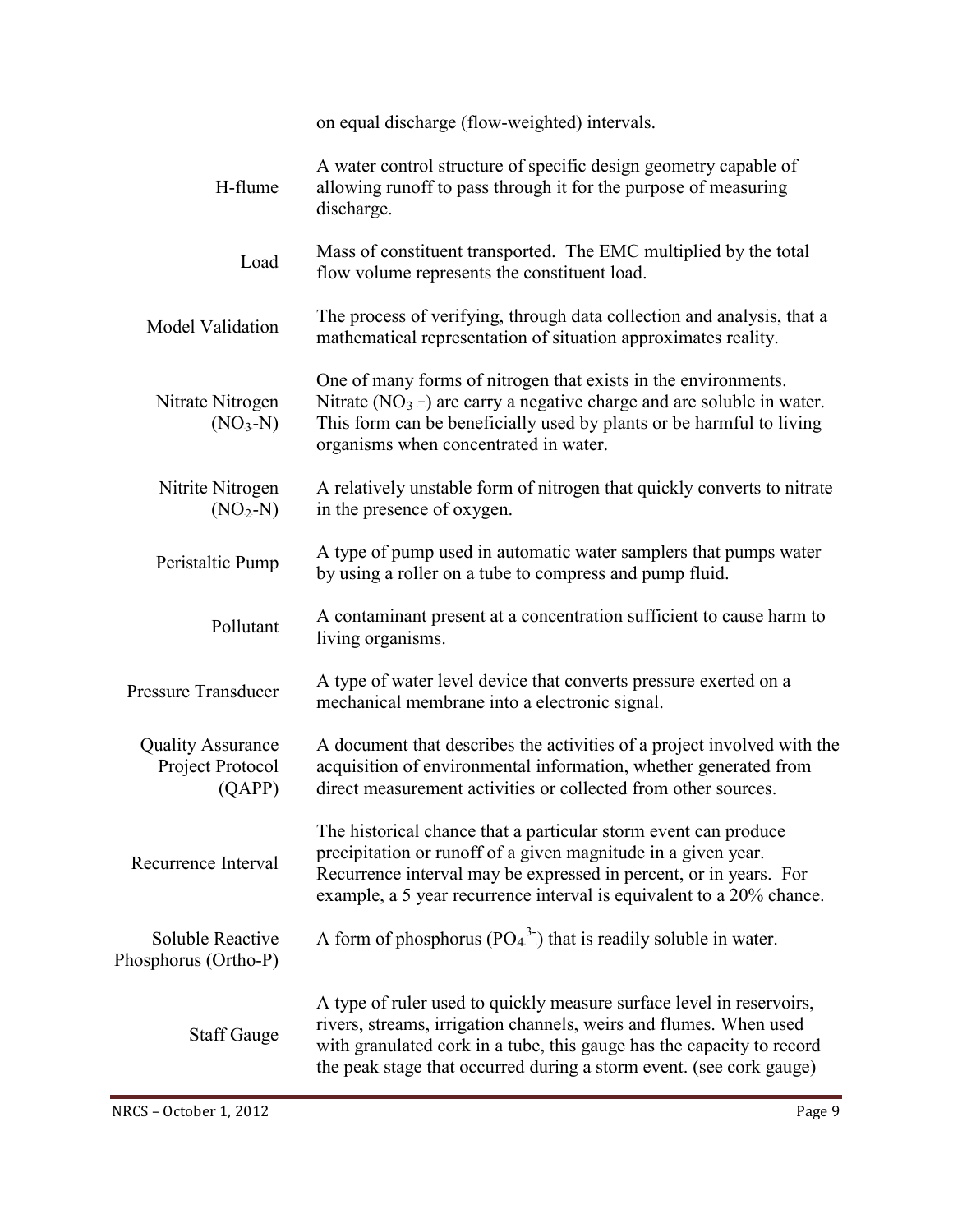| Stage                                      | The height of the water surface at a location along a stream, river, or<br>as runoff exits the edge of a field through a water control structure.                                                                                                                                                                                                                                                                                                                                                     |
|--------------------------------------------|-------------------------------------------------------------------------------------------------------------------------------------------------------------------------------------------------------------------------------------------------------------------------------------------------------------------------------------------------------------------------------------------------------------------------------------------------------------------------------------------------------|
| <b>Standard Rain Gauge</b>                 | A non-recording gauge is a Standard Rain Gauge. Typically, it is a<br>metal cylinder with a funnel on top and a plastic measuring tube in<br>the middle. The measuring tube can handle up to 2.00 inches of rain<br>before overflowing into the larger outer cylinder. During the winter,<br>the observer removes the funnel and inner tube and allows the snow<br>to collect in the outer tube. The observer then melts the snow and<br>measures it, getting an accurate water equivalent to report. |
| Stilling Well                              | A type of structure used to measure stage that allows for water levels<br>to equilibrate in an environment with minimal turbulence to improve<br>the accuracy of the stage measurement.                                                                                                                                                                                                                                                                                                               |
| <b>Suspended Sediment</b><br>Concentration | A laboratory procedure made by measuring the dry weight of all the<br>sediment from a known volume of a water-sediment mixture.                                                                                                                                                                                                                                                                                                                                                                       |
| Tail Water                                 | Water located immediately below a water control or measurement<br>structure.                                                                                                                                                                                                                                                                                                                                                                                                                          |
| <b>Tipping Bucket</b>                      | A type of automated rain gauge that has two measuring cups with a<br>fulcrum located in between each cup. The cup automatically empties<br>each time it fills with a calibrated (small) volume of water. During<br>the emptying process, the alternate measuring cup is in use. The<br>number of times that both cups are emptied is converted to an<br>electronically measured precipitation intensity and volume.                                                                                   |
| Total Kjeldahl<br>Nitrogen (TKN)           | A laboratory measurement of the amount of organic and ammonia<br>nitrogen components in a sample.                                                                                                                                                                                                                                                                                                                                                                                                     |
| <b>Total Phosphorus</b><br>(TP)            | A laboratory measurement of all the forms of phosphorus (i.e. organic<br>and inorganic).                                                                                                                                                                                                                                                                                                                                                                                                              |
| <b>Total Suspended</b><br>Solids (TSS)     | Material trapped by a filter paper, including silt, decaying plant and<br>animal matter, or wastes.                                                                                                                                                                                                                                                                                                                                                                                                   |
| V-notch Weir                               | A water control structure that contains an opening of $45^\circ$ , $60^\circ$ , $90^\circ$ or<br>120° oriented vertically in the shape of a "V" to allow water to pass<br>through for the purpose of measuring discharge. Discharge is<br>determined by measuring the stage of water upstream (2 times the<br>height of the weir notch) of the weir and converting to a flow rate<br>using a calibration curve.                                                                                       |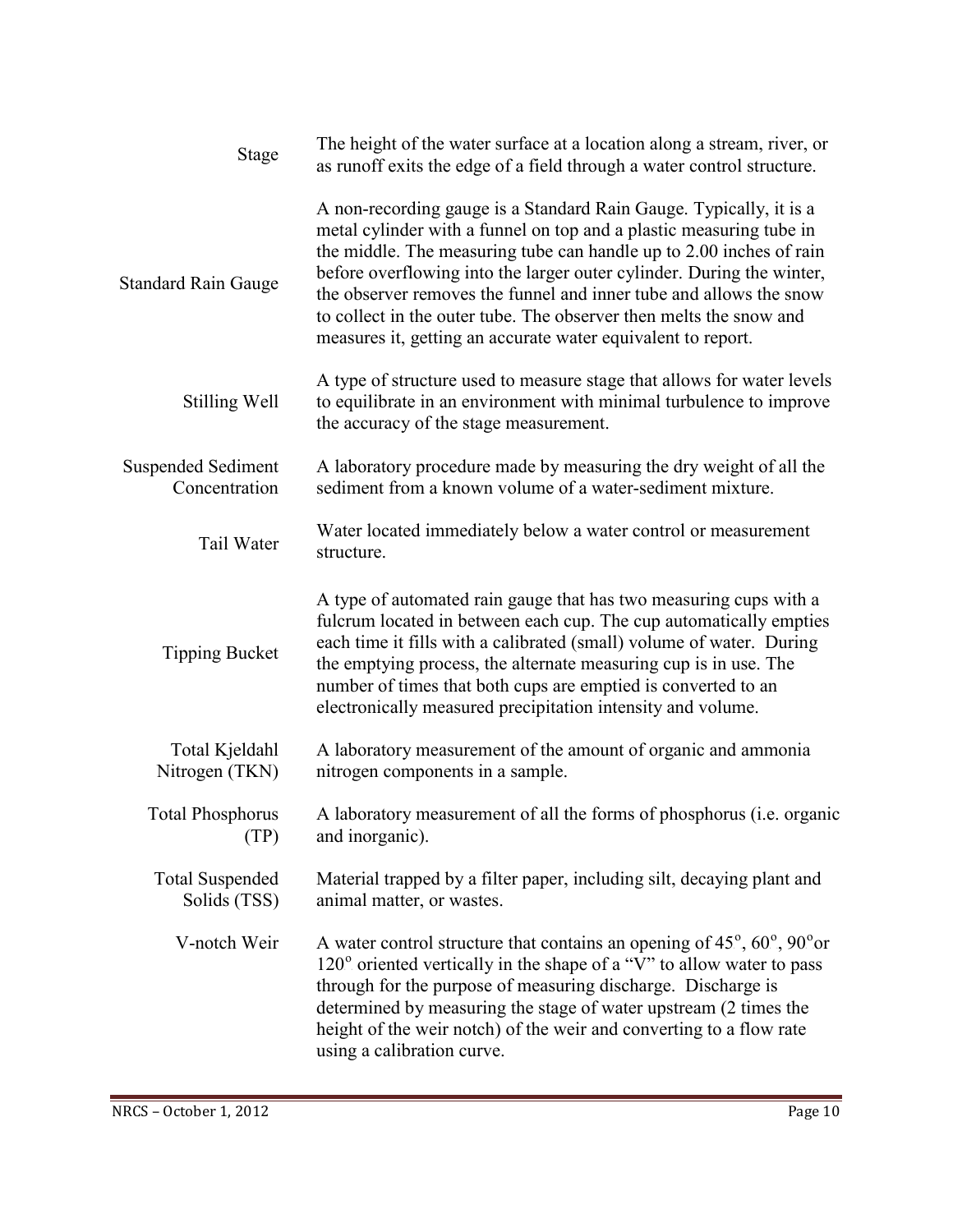# **APPENDIX A – NAMING CONVENTIONS AND DIRECTORY STRUCTURE**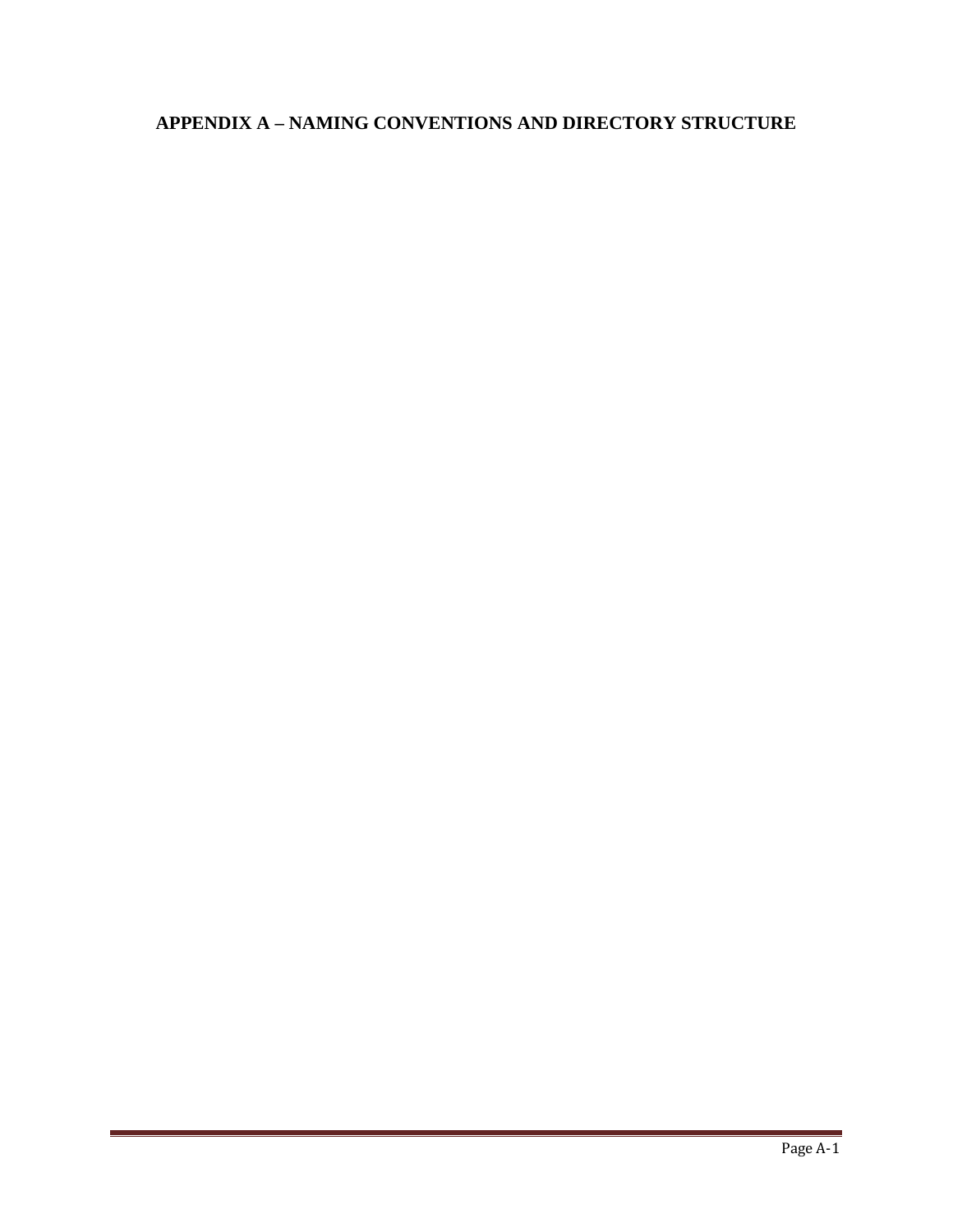#### **SITE NAMING CONVENTION**

STCOFIPSYR01- this is the Unique Monitoring Station ID (UMSID)

- $ST two digit state abbreviation$
- COFIPS three digit FIPS code
- YR two digit year This is the Fiscal Year the contract is approved.
- $\bullet$  01, 02, 03 etc. number assigned by the state water quality specialist at onset of a contract application

### $\mathbf{DIRECTORY}$   $\mathbf{STRUCTURE}^{1}$   $\mathbf{AND}$   $\mathbf{FILE}$   $\mathbf{NAMING}$   $\mathbf{CONVENTION}$

#### **Field Office Server**

-



<sup>&</sup>lt;sup>1</sup> Monitoring data provided to NRCS contains Personally Identifiable Information (PII). At a minimum, these data must be transmitted in a zipped and password protected format.

 $2$  Maximum allowable photo resolution is 1.9 megapixels (1600X1200). All photographs must be date stamped. Photographs will not receive automatic backup from ITS (Information Technology Services).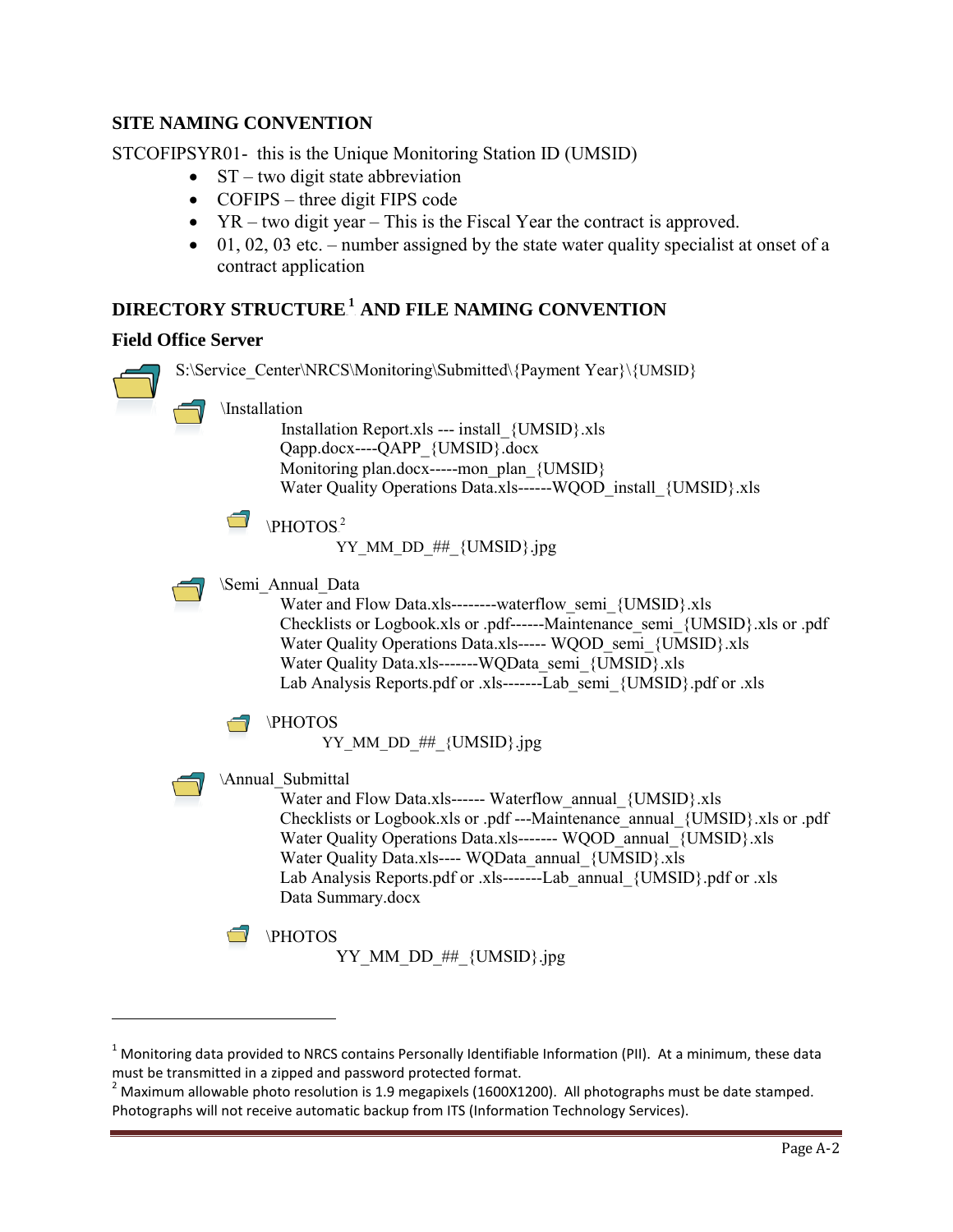

\Comprehensive Report.docx------comp\_report\_{UMSID}.docx



Drainage Area polygon shapefile --------- da {UMSID} Location point shapefile (UTM NAD83 ZoneXX) ------ loc {UMSID}

#### **State Office and National Office**

The State Office and National Office directory structure will be exactly the same as the field office structure; however, there will be both a "submitted" and a "certified" folder. When the state specialist pulls data from the field office server, the data will be placed in the "submitted" directory until it can be certified and approved for payment. Upon certification, the state specialist will move all files to the "certified" folder. The state specialist will notify the National Water Quality Specialist that data are available for pick up.

S:\Service\_Center\NRCS\Monitoring\Submitted\{Payment Year}\{UMSID}\

S:\Service\_Center\NRCS\Monitoring\Certified\{Payment Year}\{UMSID}\

The state specialist will need to submit a permissions request for read and write access to these folders on the service center servers. The national specialist will need to have read write access to the pertinent state servers and folders.

#### **Captioning Digital Photos Using "File Properties"**

- 1. Start My Computer
- 2. Select the Drive your photos are in (i.e., C, H, etc.)
- 3. Locate the directory your photos are in
- 4. Arrow over the file name and right click
- 5. Select Properties
- 6. In the General Tab, you will see information like file name, size, and date created.

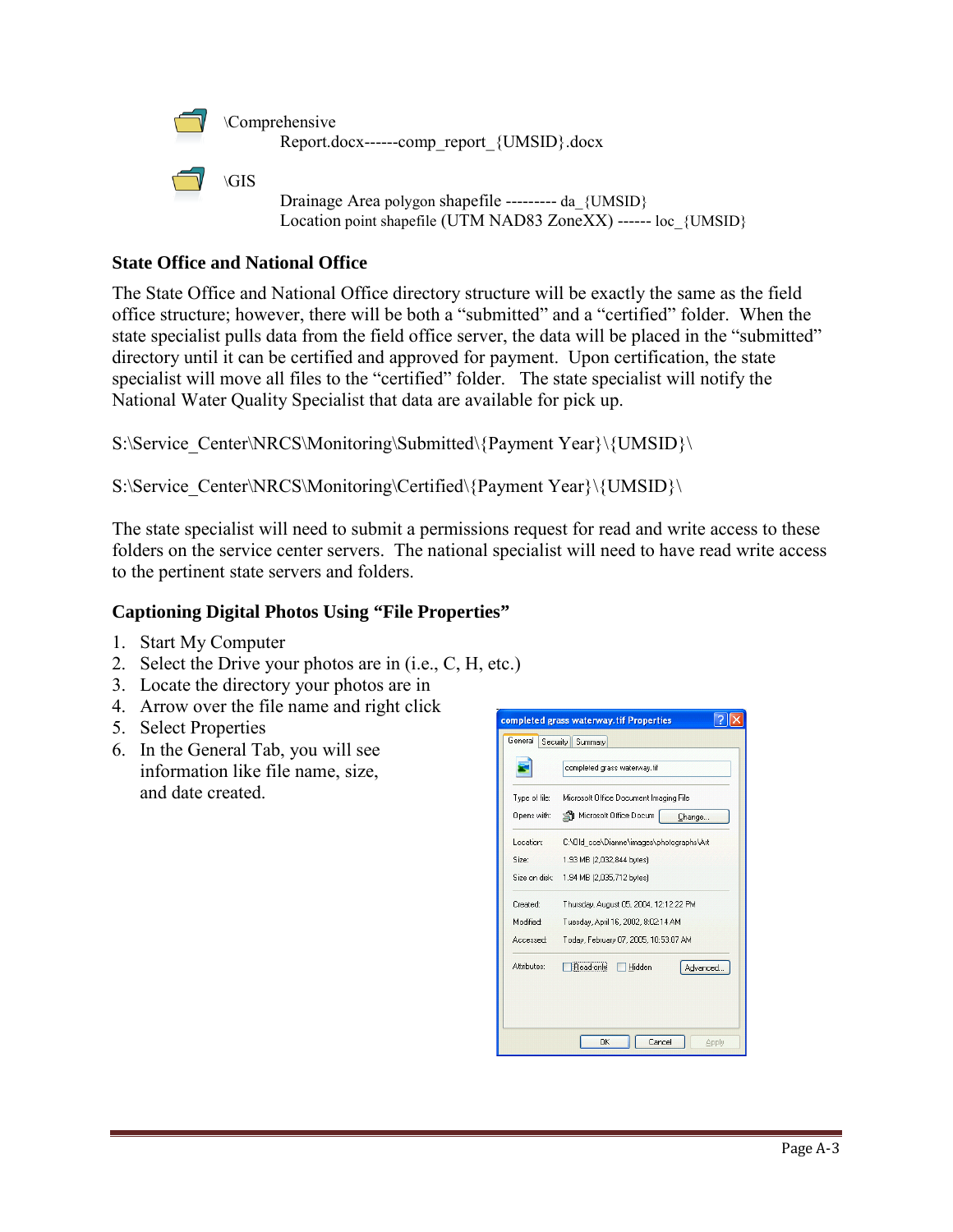| 7. | Select the Summary Tab | $\sqrt{2}$<br>NRCSOH05001sm.jpg Properties |                                    |       | Doorley Csp signing 004.jpg Properties |                       |                           |  |
|----|------------------------|--------------------------------------------|------------------------------------|-------|----------------------------------------|-----------------------|---------------------------|--|
|    | (Simple view)          | General Security Summary                   |                                    |       | General Security Summary               |                       |                           |  |
|    |                        |                                            |                                    |       |                                        |                       |                           |  |
|    |                        | Title:                                     | Athens County, Ohio                |       |                                        | Property              | $\blacktriangle$<br>Value |  |
|    |                        | Subject:                                   | WATER                              |       |                                        | Image                 |                           |  |
|    |                        | Author:                                    | Rob Rhyan                          |       |                                        | □ Width               | 1760 pixels               |  |
|    |                        |                                            |                                    |       |                                        | Height                | 1168 pixels               |  |
|    |                        |                                            |                                    |       |                                        | Horizontal Resolution | 192 dpi                   |  |
|    |                        | Category:                                  |                                    |       |                                        | Vertical Resolution   | 192 dpi                   |  |
|    |                        |                                            |                                    |       |                                        | Bit Depth             | 24                        |  |
|    |                        | Keywords:                                  | Water, Waterfall, Stream           |       |                                        | Frame Count           |                           |  |
|    |                        |                                            |                                    |       |                                        | Equipment Make        | EASTMAN KODAK COMPANY     |  |
|    |                        | Comments:                                  | stream habitat, Willow Creek Falls |       |                                        | Camera Model          | KODAK DC280 ZOOM DIGIT    |  |
|    | If this is not the     |                                            |                                    |       |                                        | Copyright             | KODAK DC280 ZOOM DIGIT    |  |
|    |                        |                                            |                                    |       |                                        | Color Representation  | sRGB                      |  |
|    | window you see,        |                                            |                                    |       |                                        | Shutter Speed         | 1/64 sec.                 |  |
|    |                        |                                            |                                    |       |                                        | Lens Aperture         | F/6.7                     |  |
|    | change to simple       |                                            | Advanced >>                        |       |                                        | 1 Flash Mode          | No Flash                  |  |
|    |                        |                                            |                                    |       |                                        | Focal Length          | 13 mm                     |  |
|    | view.                  |                                            |                                    |       |                                        | F-Number              | F/6.7                     |  |
|    |                        |                                            |                                    |       |                                        | Exposure Time         | 1/60 sec.                 |  |
|    |                        |                                            |                                    |       |                                        | Metering Mede         | Average                   |  |
|    |                        |                                            |                                    |       |                                        | Light Source          | <b>Unknown</b>            |  |
|    |                        |                                            |                                    |       |                                        |                       | $<<$ Simple               |  |
|    |                        |                                            |                                    |       |                                        |                       |                           |  |
|    |                        |                                            | 0K<br>Cancel                       | Apply |                                        | <b>OK</b>             | Cancel<br>Apply           |  |

- 8. This is the area to complete the necessary information.
	- Title NRCS Monitoring XX (where XX is the two digit state abbreviation)
	- Subject Water Quality
	- Author Your name
	- Keywords monitoring, water quality, Unique Monitoring Station ID (UMSID)
	- Comments Details about the picture, date of picture if it is not date stamped

\*\*Note: Be careful not to use any personally identifiable information when captioning the photo. For example do not use farm or tract number and do use participants' name.\*\*\*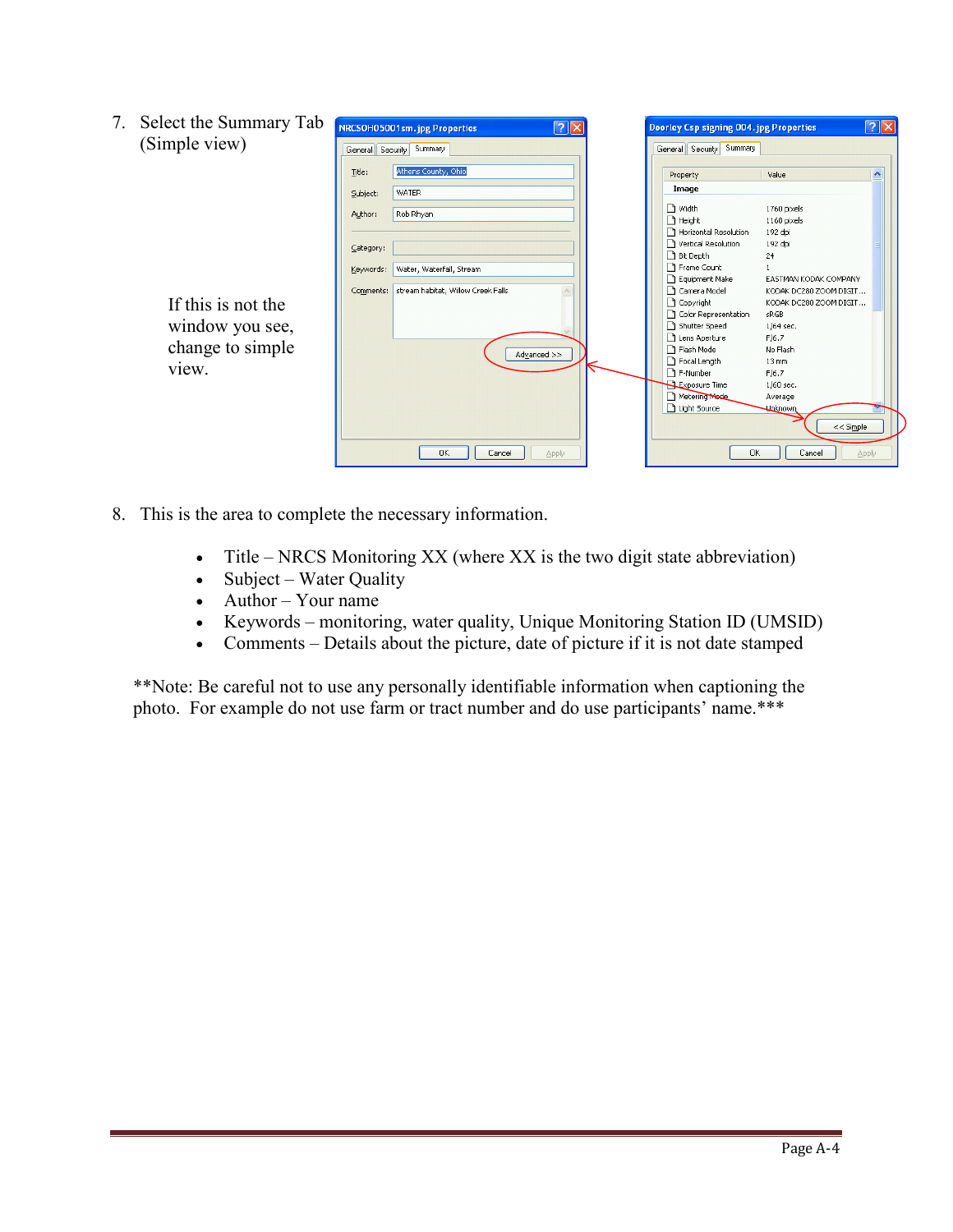# **APPENDIX B – INSTALLATION REPORT FORM**